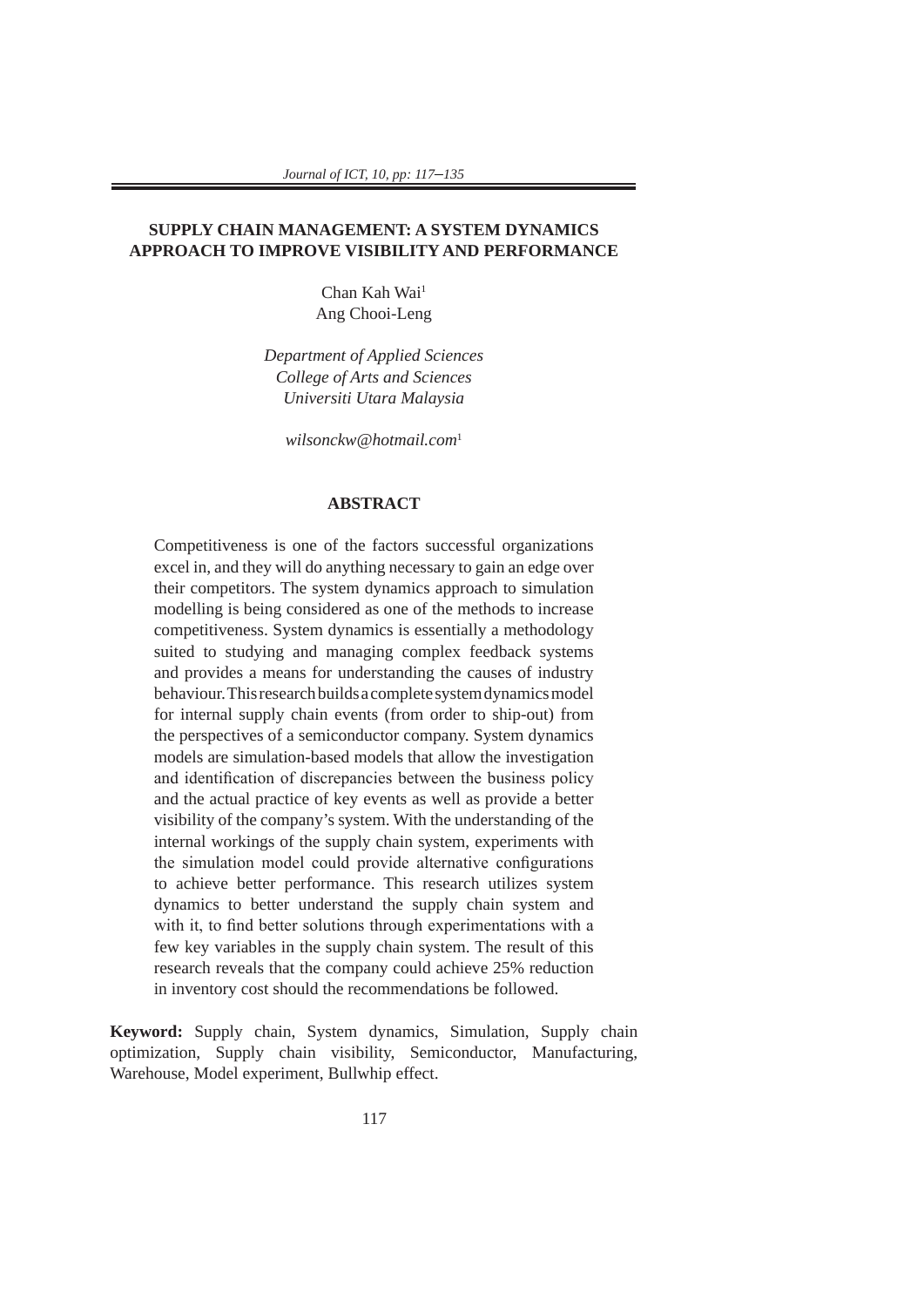#### **INTRODUCTION**

The competition between organizations is well known in the semiconductor industry. This research focuses on a semiconductor company that is well known for its microprocessor chips for personal computers. This research is conducted at one of its plants located in Penang, Malaysia. Most organization nowadays are confronted with a saturated, maturing market (Inagaki & Kuroda, 2007) as well as competitors outsourcing to lower-cost countries (Levans, 2002). Companies and factories have to look for ways to improve their business in order to increase their competitiveness.

The focus of improvement has gradually shifted away from looking at competitors, but instead to suppliers and distributors, or more precisely, the supply chain. Business executives and managers recognize that the ultimate success of any enterprise is no longer built around a firm's capability and capacity, but on a supply chain's capability and capacity (Chow, Madu, Kuei, Lu, Lin & Tseng, 2006). The supply chain is a linked set of resources and processes that begin with the sourcing of raw materials and extend through to the delivery of end items to the final customer (Trkman, Stemberger, Jachlic & Groznik, 2007; Stevens, 1989). The supply chain is being looked at with renewed interest as the drive for efficiency affects the semiconductor industry.

There are various researches into the field of supply chain management such as supply chain flexibility by Fantasy and Kumar, (2006) and reverse (also called close loop) supply chain by Kumar and Yamaoka (2007). Most supply chain problems can be related to communication and information issues, inventory issues and business process issues. Most of these issues require understanding of the supply chain beyond the viewpoint of the supply chain manager. The complexity of a supply chain can best be understood from a systemic point of view, such as system dynamics modelling. This research aims improve and help decision-making in the managerial aspects of the supply chain system by modelling the internal events of the supply chain system of a semiconductor company.

#### **THE SEMICONDUCTOR COMPANY'S SUPPLY CHAIN ISSUES**

The company has been practising a lot of management principles especially postponement strategies and supply chain management (SCM). It is concerned about the overall performance of the supply chain system and wishes for a thorough study on it. It is also concerned about the effective implementation of some of the company's policies. The company supplies components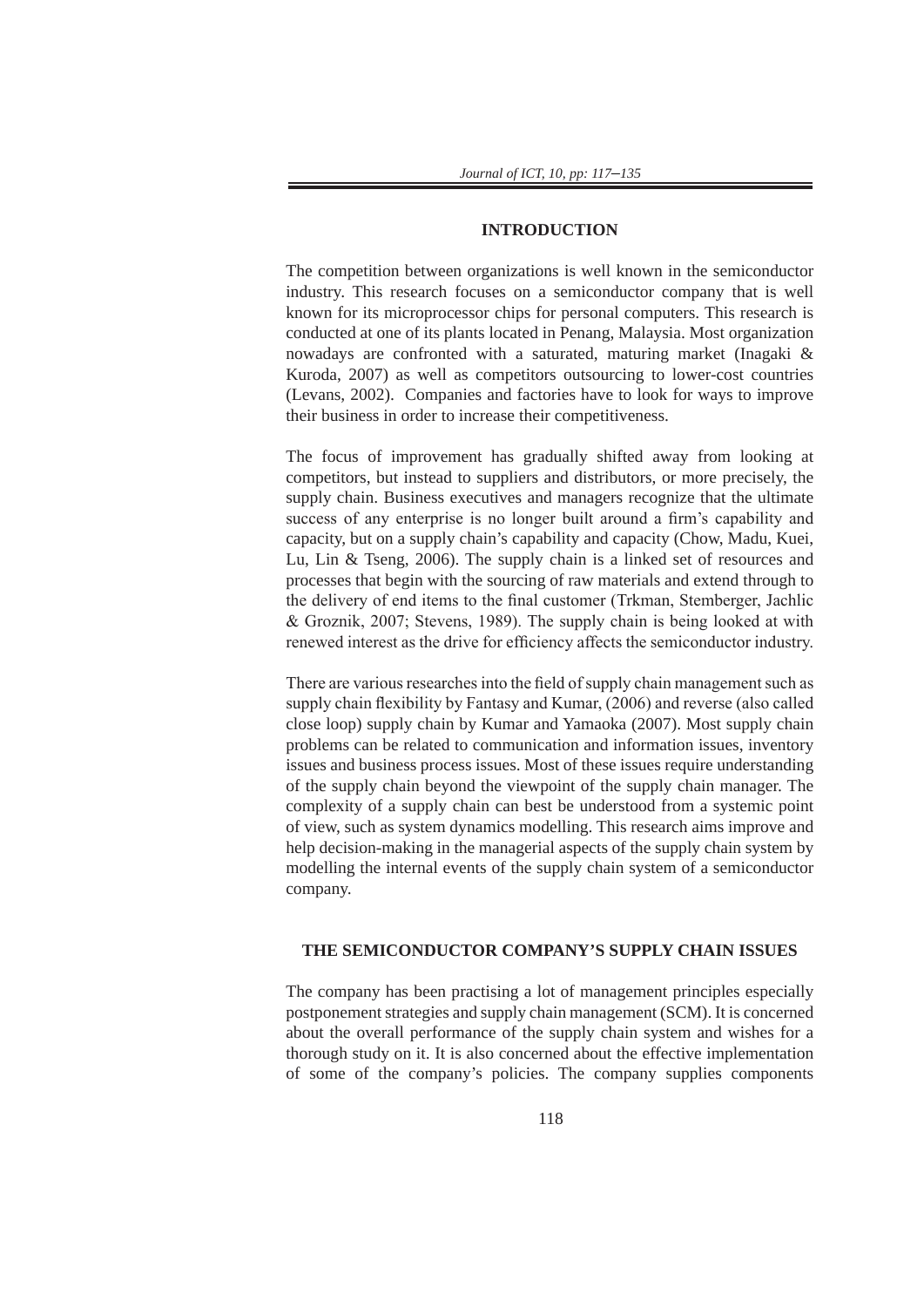to customers of various sorts all over the world. Some have factories and plants in different parts of the world. Thus, its supply chain system, a system of information and material flow, is very important. The supply chain is an important part of the management, which is made up of material suppliers, production facilities, distribution services, and customers (Stevens, 1989). In order to manage the supply chain effectively, it should be properly modelled and its processes integrated and coordinated into the model (Vernadat, 1996).

A supply chain is a linked set of resources and processes that begins with the sourcing of raw materials and extends through to the delivery of the end items to the final customer (Trkman et al., 2007). A supply chain model of a semiconductor company with its entire components is very complex. Parts of the system, such as capacity planning, require the manager to make decisions based on the company policy and the information on demands. Thus, a decision factor decides the responses and condition of the supply chain. Overreactions, unnecessary interventions, second guessing, mistrust, and distorted information throughout a supply chain increase the chaos in the company (Christopher & Lee, 2001). Ge, Yang Proundlove and Spring, (2004) implies that this uncertainty affects the management and particularly the production floor managers in a way that influences them to inflate the safety stocks and the inventory across various assembly test and warehouses. Optimization and the efficient use of the supply chain are reduced as a result. A short product lifespan coupled with high customer expectation that the product will run flawlessly require elaborate planning and an effective and efficient production structure.

#### **A SUPPLY CHAIN SYSTEM SIMULATION MODEL**

A simulation model allows a supply chain system to be viewed in a holistic manner. Irani, Hlupic, Buldmin and Love, (2000) argued that in order to get a better understanding and have a holistic approach to business, model simulation is the way. Take a system that may be hard to understand or dangerous to manipulate, and simulation can render it in a form that is easier to understand and safer to play with (Taylor, 2004). A simulation model can represent a supply chain system in a computer system with all its components as well. Taylor (2004) points out that a simulation model uses software objects to represent components of a business and the result of their interaction is tested by running the model. Once the final model has been finalized, it can be used to analyse various production alternatives as in the case of Irani et al. (2000) and Greasly and Barlow (1998).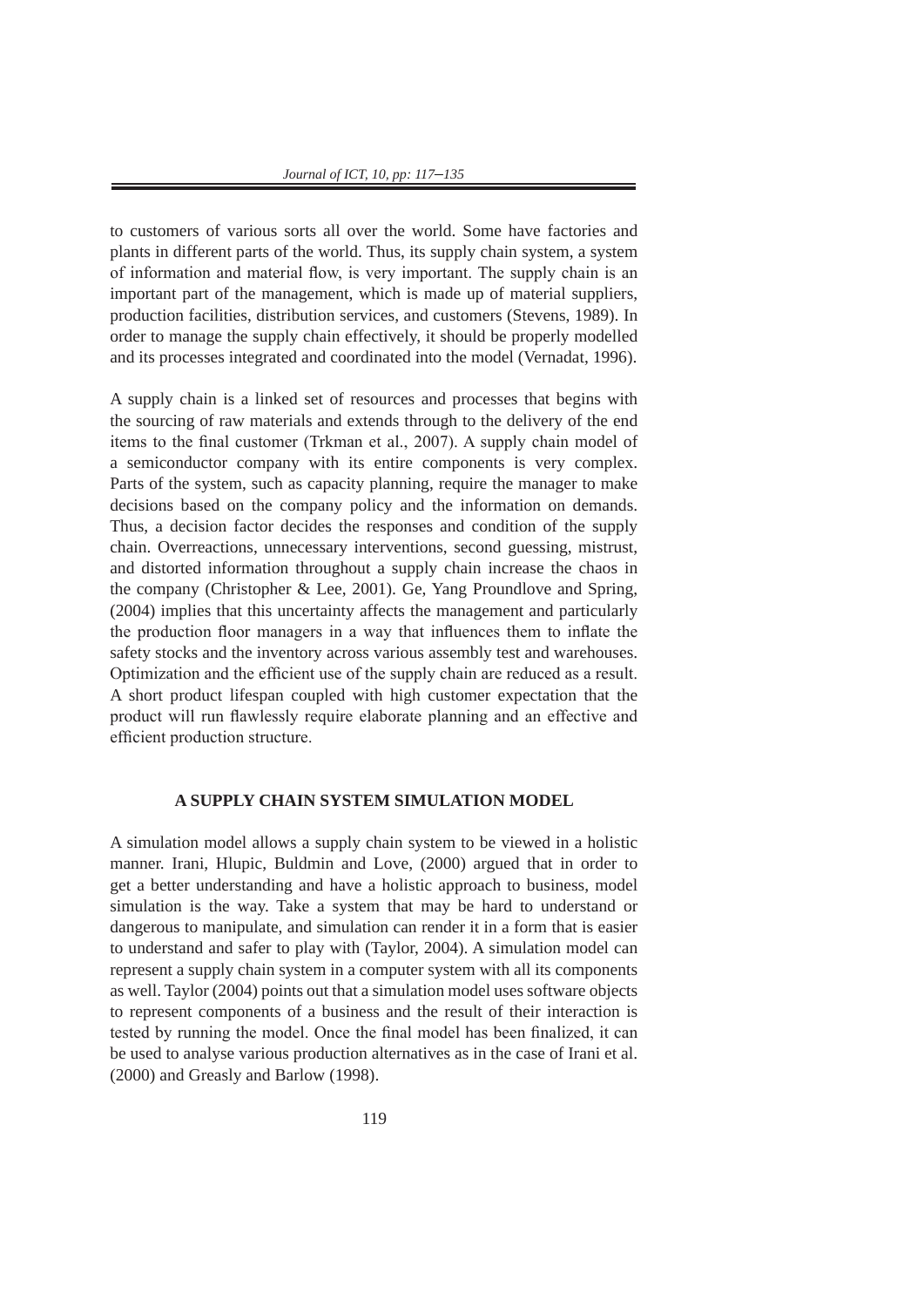The specific objectives are:

- build a system dynamics model for internal supply chain events (from order to ship-out); and
- investigate and identify discrepancy between the business policy and the actual practice of key events in order to achieve the supply chain optimization.

# **APPROACH TO MODELLING AND SIMULATION**

The research methodology is based on model experimentation. It adjusts and stimulates settings to achieve supply chain optimization. Taylor (2004) defines simulation as a tool that could render a system that may be hard to understand or dangerous to manipulate, into a form that is easier to understand and safer to play with. When it comes to the characteristics of a system, we have to determine if the system is purely a quantitative model, qualitative model or a combination of both. Discrete event simulation (DES) is inclined towards quantitative aspects (Eldabi, Iran, Paula And Love, 2002). System Dynamics (SD) are comfortable with qualitative aspects arising from the complexity of the system (Sweetser, 1999). A choice of which approach to simulation modelling has to be made based on the strengths and weaknesses of each approach.

The unique properties of a SD system as described by Sweetser (1999) are listed below:

- well suited to modelling continuous processes;
- can model system where behaviour changes in a non-linear fashion;
- are able to cope with extensive feedbacks occurring within the system;
- is often used in strategic policy analysis;
- incorporates "fuzzy" qualitative aspects of behaviour that, while difficult to quantify, might significantly affect the performance of a system; and
- is better at modelling non-linear relationships, feedback loops, and continuous systems.

The company in this study is trying to look at the supply chain at a strategic level. To do this, it is looking at a product throughout its life cycle, which is about one and a half years. The production process is also governed by a production policy that is based on a feedback system. Each part of the supply chain has an influence on each other and their relationship is complex. The supply chain system behaviour is identified as non-linear and influenced by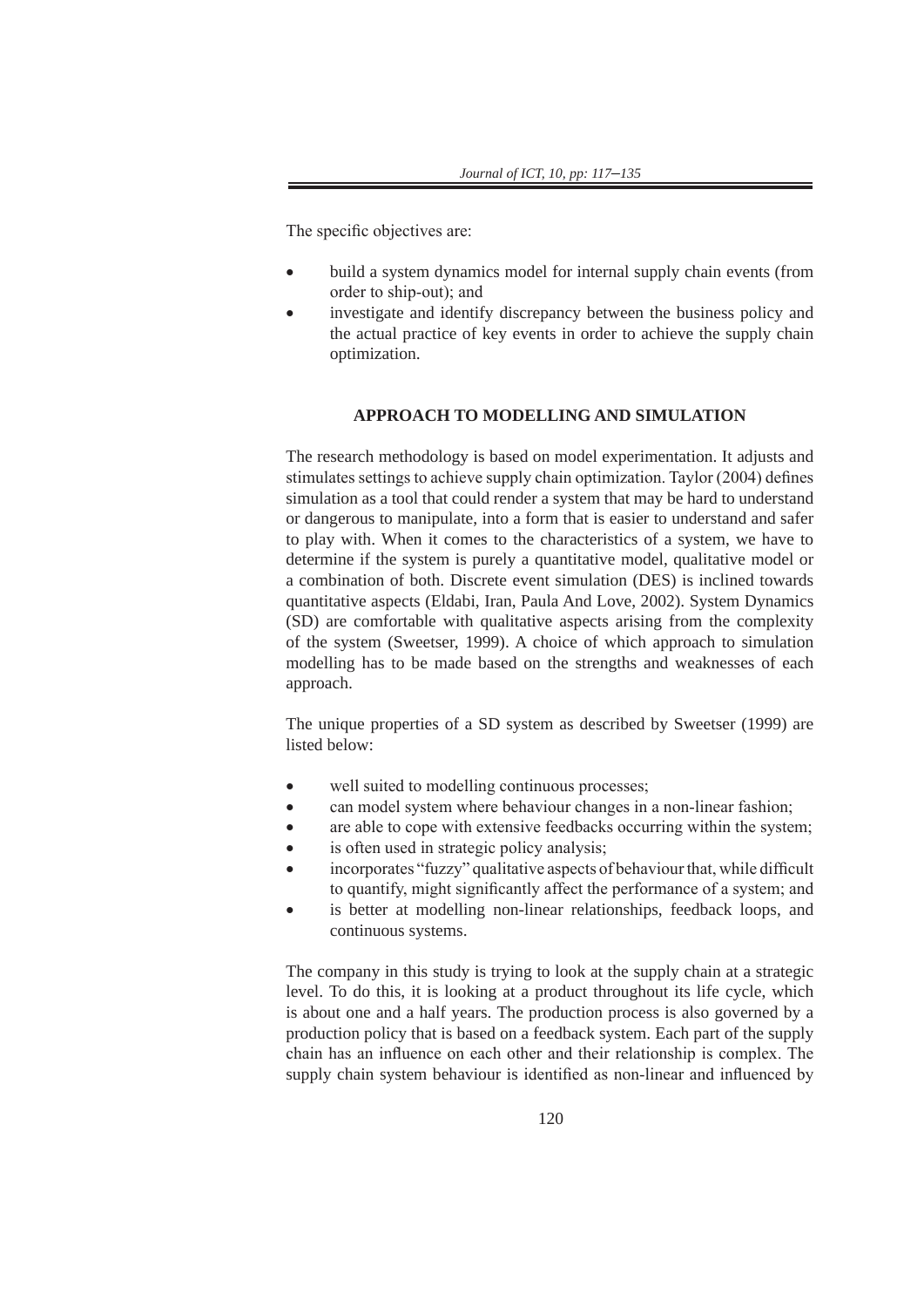feedback loops which are continuous in nature. Based on this analysis of the supply chain, a System Dynamics approach is the more appropriate approach as it can incorporate each aspect of the supply chain system.

#### **Data Source and Collection**

As the methodology of this research is based on a simulation model, detailed knowledge of how the supply chain works and what factors contribute to the characteristics of the system have to be known. There is a need for data on the production floor as well as the inventory warehouse. The focus of this research is on a product codenamed C2D. This product is the current bestselling product and it is almost at the end of its life cycle. The main bulk of the data came from secondary sources within the company's database. Most of these data were collected on a weekly basis and time-sensitive data have a cut-off point at every Saturday 6.00pm GMT +8. The only data set collected monthly was the demand forecast. The data were collected within a time frame of January 2007 till June 2008. This time frame was chosen, because based on the experience with previous similar product lines, the product life cycle was expected to be one and a half years. These data sets combined with a time frame of one and a half years reflect on the characteristics and the properties of C2D. In total, ten sets of data were collected. Besides secondary data, interviews and meetings were set up to obtain professional views on the supply chain system and feedbacks on the reliability of the model to reflect the real system. The statements were not recorded officially but were used to shape our perceptions and understanding of the supply chain system.

# **Planning Department**

The activities of the planning department begin with converting the PD into a slightly more detailed MR. The actual MR data is recorded in a converter named 'Forwarded\_MR'. The MR is then sent to the factories responsible for producing C2D. Upon receiving the MR, the factories compare it with their factory's capacity and resources and then come out with a proposed production schedule called Production Response (PR). The PR usually fulfils the entire request in the MR because each factory is designed to have a large capacity. The PR is then sent to the Division Planners for final adjustments and approval. The approved production schedule is published as the Build Plan. The Build Plan is in the form of weekly production schedules with details right down to each product's specifications. The sequence of the process from the MR until the creation of the Build Plan is represented by a stock named as 'Planning\_Time'. The result coming out from the Planning\_Time is the 'Build\_Plan'.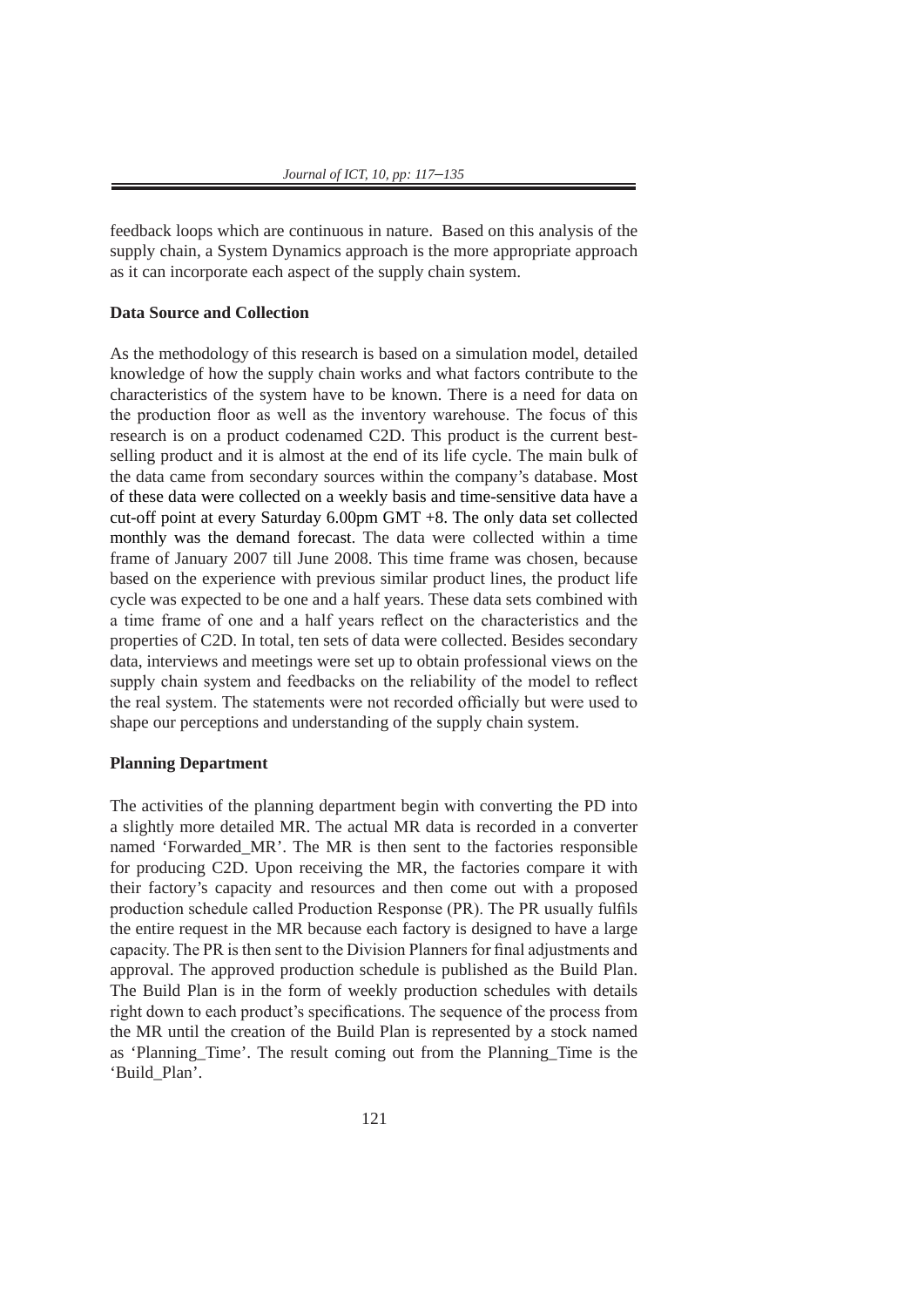

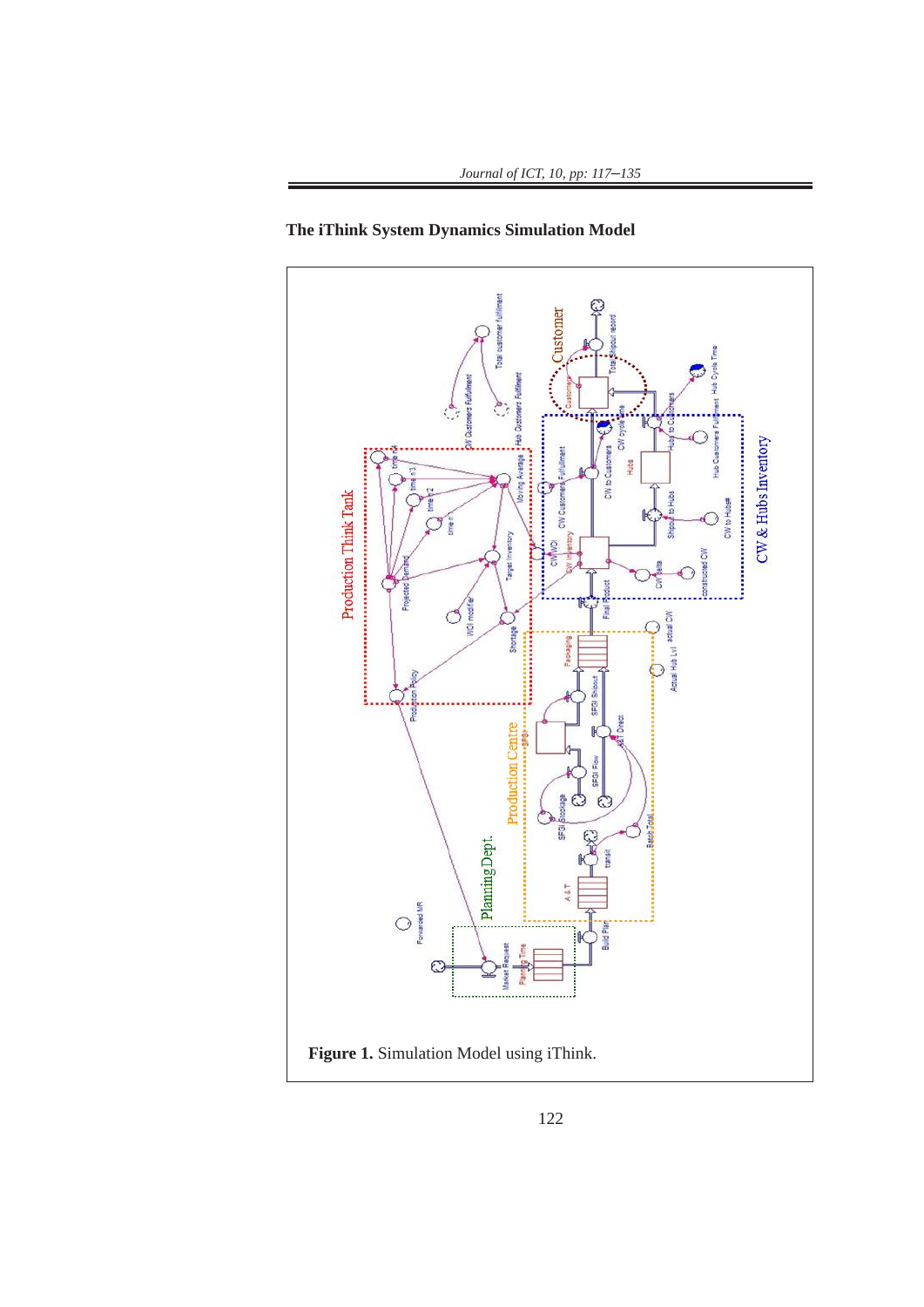### **Production Centre**

After the A&T process, the products will either be kept in a semi-finished goods inventory (SFGI) or go straight to the packaging process. The quantities flowing out of A&T are captured with a converter named 'Batch\_Total'. The 'SFGI\_Flow' is governed by a converter named 'SFGI\_Stockage'. The SFGI\_ Stockage is a set of data taken directly from the SFGI data. The amount of products going straight to the packaging process depends on how much of the products from A&T flow to SFGI. The amount is the net of A&T transit (captured using Batch\_Total) minus SFGI\_Stockage. The SFGI starts operation only in the thirty-seventh week of production. The packaging process is represented by a stock named 'Packaging'. Packaging receives products from two flows, named 'SFGI\_Shipout' and A&T Direct. A&T Direct represents the flow of the remaining products from A&T that are not sent to the SFGI. Packaging has a process time of one day. After the packaging process, the finished goods are sent to the main inventory (CW) through a flow named Final\_Product.

### **CW and Hubs Inventory**

The movement of the products from CW to the customers is represented by a flow named 'CW\_to\_Customers'. The movement of the products from CW to Hubs is represented by a flow named 'Shipout\_to\_Hubs'. The flow of the products from CW to customers is governed by a converter named 'CW\_ Customer Fulfilment'. In the absence of a concrete order fulfilment structure, the ship-out data from CW to customers is used as the CW customer fulfilment. CW to Customers data set is recorded into CW\_Customer\_Fulfilment.

'Shipout\_to\_Hubs' is governed by a converter named 'CW\_to\_Hubs#'. CW\_ to\_Hubs# uses real data from CW to Hubs. A stock named 'Hubs' stores all the products flowing into Hubs. Just like the CW customer fulfilment, Hubs use real data of Hubs customer fulfilment, recorded in a converter named 'Hubs\_ Customers\_Fulfilment'. The flow of products out of Hubs to Customers is represented by a flow named 'Hubs to Customers'. The flow of Hubs to Customers is governed by Hubs\_Customers\_Fulfilment. As Hubs starts operation on the twenty second week, the data set in the Hubs\_Customers\_ Fulfilment from the first week to the twenty-first week is set to zero. This stops the function of Hubs for that period.

### **Production Think Tank**

The production think tank is the most sophisticated part of the supply chain model. It makes decisions on what, when and how much to produce. It makes these decisions based on a variety of factors such as the PD and the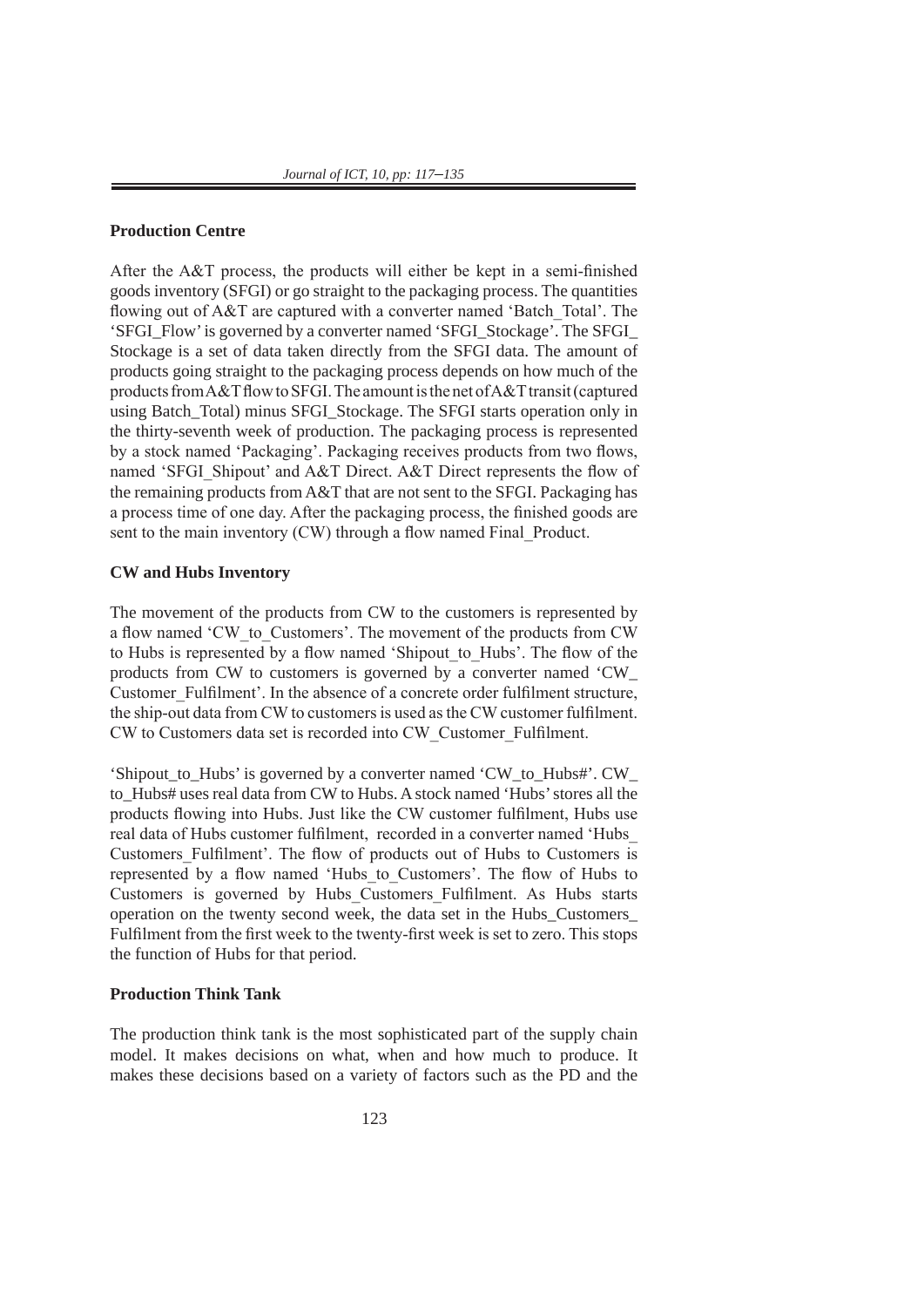target inventory level. The main decision of the production think tank is the production policy. It is represented by a converter named 'Production\_Policy'. In Production\_Policy, the decision formula is represented by:

*IF(shortage<0) THEN(Projected\_Demand\*1) ELSE(Projected\_ Demand\*1.2)*

This formula checks on the condition of shortage; whether there is a shortage of inventory based on the definition of WOI. If there is no shortage, (indicated by a number smaller than 0), then Projected\_Demand is used for MR. If there is a shortage, (indicated by the number 0 or larger), then MR will be made using the formula Projected\_Demand\*1.2.

Shortage is defined as the target inventory minus the CW level. It is represented by a converter named 'Shortage'. If the inventory level in CW is larger than the target inventory, then Shortage will be less than zero. If the inventory level in CW is smaller than the target inventory, then Shortage will have a positive integer number. The target inventory is represented by a converter named 'Target\_Inventory'. It receives three different types of information to create the target inventory. The formula in Target\_Inventory is:

*IF(TIME<5) THEN (HISTORY(Judged\_Demand, TIME=1) \*WOI\_modifier) ELSE(Moving\_Average\*WOI\_modifier)*

Moving\_Average takes the historical data of the past four weeks from PD and averages the numbers. This figure is then used as the base for calculating the target inventory. The formula for Moving average is:

*MEAN(time\_n'1,time\_n'2,time\_n'3,time\_n'4)*

The production policy, after taking into account all these factors, creates MR. MR is sent to the Planning Department for further action. The cycle continues again from this point onwards.

## **Customers**

The Customers receive products from both the CW and the Hubs. Customers are represented by a stock named 'Customers'. The products movement from the CW is represented by a flow named CW\_to\_Customers and this is governed by the 'converter' CW\_Customer\_fulfilment. As for the movement of the products from the Hubs to the Customers, it is represented by a flow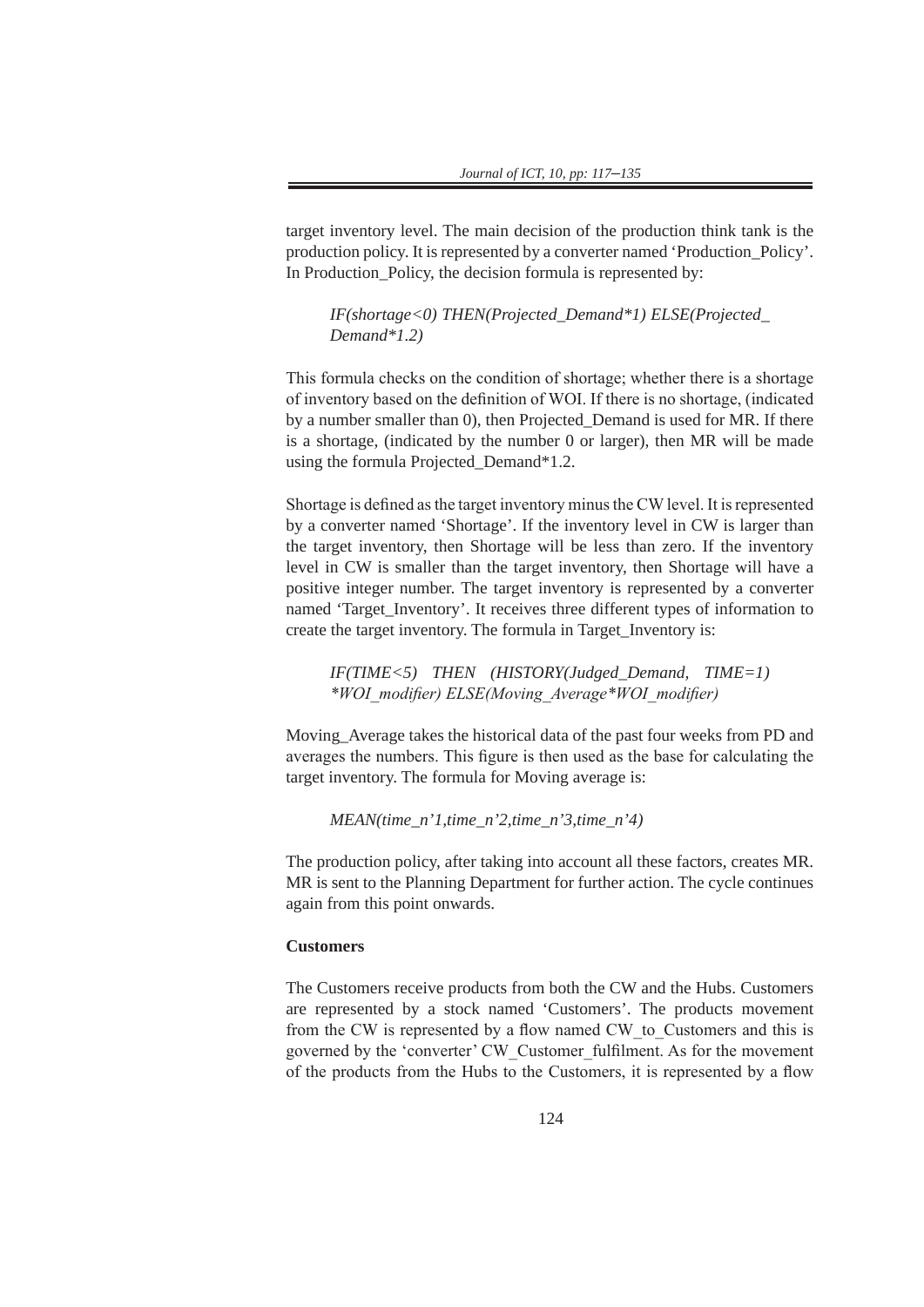named Hubs to Customers. Hub to Customers is governed by a converter named Hubs\_Customers\_Fulfilment. The Customers represent the computer assemblers and the retailers in the supply chain system.

## **Model Validation and Adjustments**

The first validation test is performed with the model variables and the characteristics set using the actual supply chain system data. Using the CW inventory level as the measurement of conformity, a paired sample t-test yields a p-value of 0.94. Using a 0.01 level of significance (α-value = 0.01), it implies that there is no significant difference between the simulated CW Inventory level and the actual CW Inventory level. Furthermore, the large p-value, close to 1, implies that these two sets of data have a high level of similarity. This shows that the simulation model is successful in capturing the behaviour and the characteristics of the actual supply chain system.

The second validation test runs the full model with the production think tank as the main processing centre that allows the model to regulate itself. The result shows the simulation run is significantly different from the actual supply chain, but the overall pattern is maintained. Readjustments are made to the time frame of the simulation run, reducing it from 18 months to 12 months. This adjustment takes out the ramp- up period of the product, making the production process smoother.

The new simulation model time frame starts from June 2007 to June 2008. The new model retains all the previous parameters while changing the time frame of the simulation run. A paired sample t-test gives a result with a p-value of 0.04. Using a 0.01 level of significance ( $\alpha$ -value = 0.01), the result implies that there is no significant difference between the simulated CW Inventory level and the Actual CW inventory.

#### **DISCREPANCY ANALYSIS**

The simulation model that has been finalized in the validation process is taken as the base model for every experimentation and comparison hereafter. The main business policy that the semiconductor company tries to enforce is the policy regarding the WOI level. This policy states that the WOI level is to be maintained at 2.5 times the 4-point moving average of PD. This basically translates to maintaining a level of inventory which has a total of 2.5 times the forecasted sales. The base model was looked into to assess whether this policy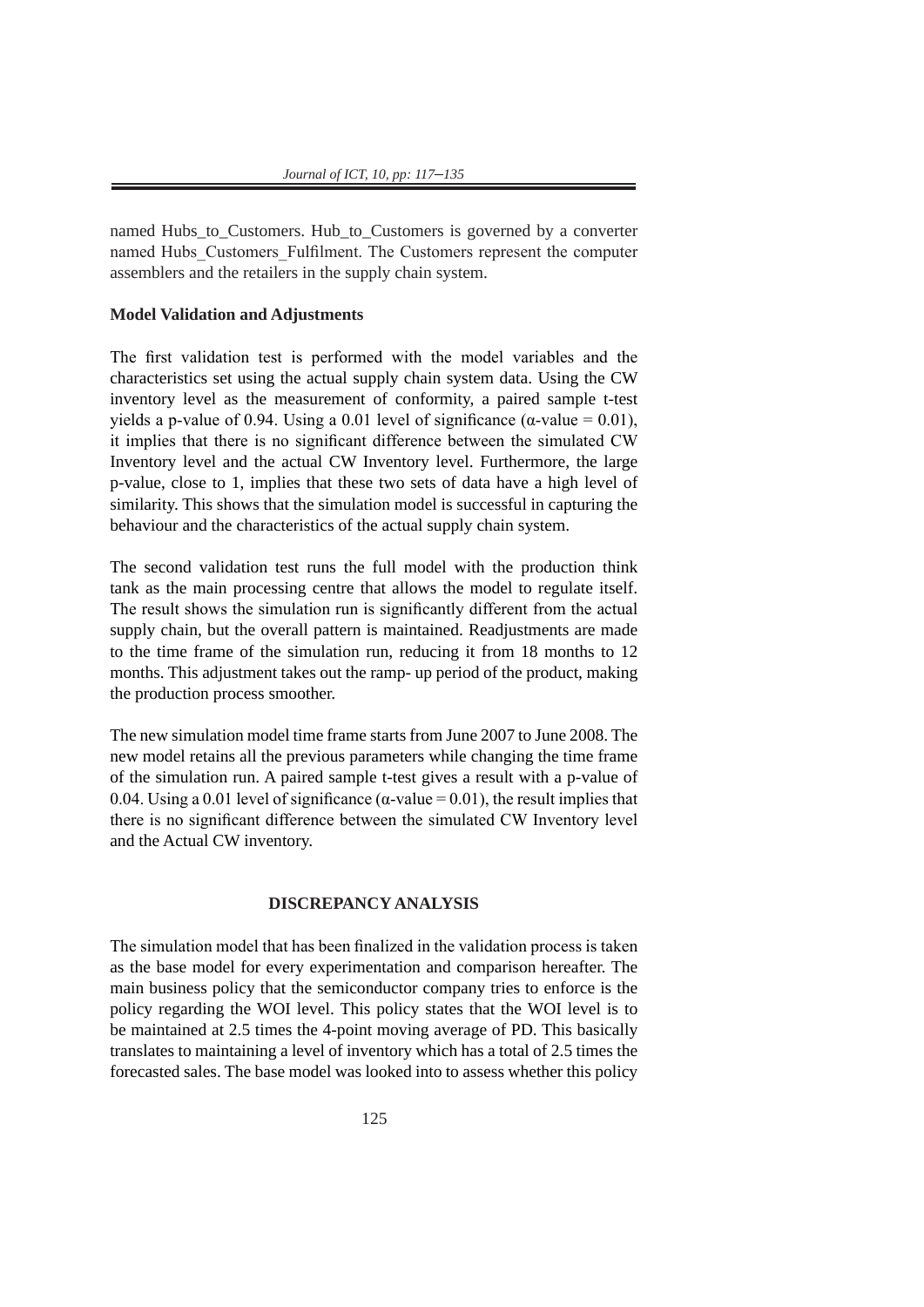is adhered to or not. This test uses a comparison between the WOI policy and the simulated CW WOI. The CW WOI comparison chart and statistics are shown in Figure 2 and Table 1 respectively.



Table 1

*Simulated CW WOI Statistics*

| Simulated CW WOI          |           |  |
|---------------------------|-----------|--|
| Mean                      | 3.8182692 |  |
| <b>Standard Error</b>     | 0.1745174 |  |
| Median                    | 3.35      |  |
| Mode                      | 3.14      |  |
| <b>Standard Deviation</b> | 1.2584627 |  |
| Sample Variance           | 1.5837283 |  |
| Kurtosis                  | 1.7892585 |  |
| <b>Skewness</b>           | 1.3524249 |  |
| Range                     | 5.61      |  |
| Minimum                   | 2.04      |  |
| Maximum                   | 7.65      |  |
| Sum                       | 198.55    |  |
| Count                     | 52        |  |

A visual analysis of Figure 2 reveals that CW WOI level is above the stated  $WOI = 2.5$  most of the time. The only time it went below the 2.5 level was from week14 to week18. The statistics of CW WOI (Table 1) reveal that the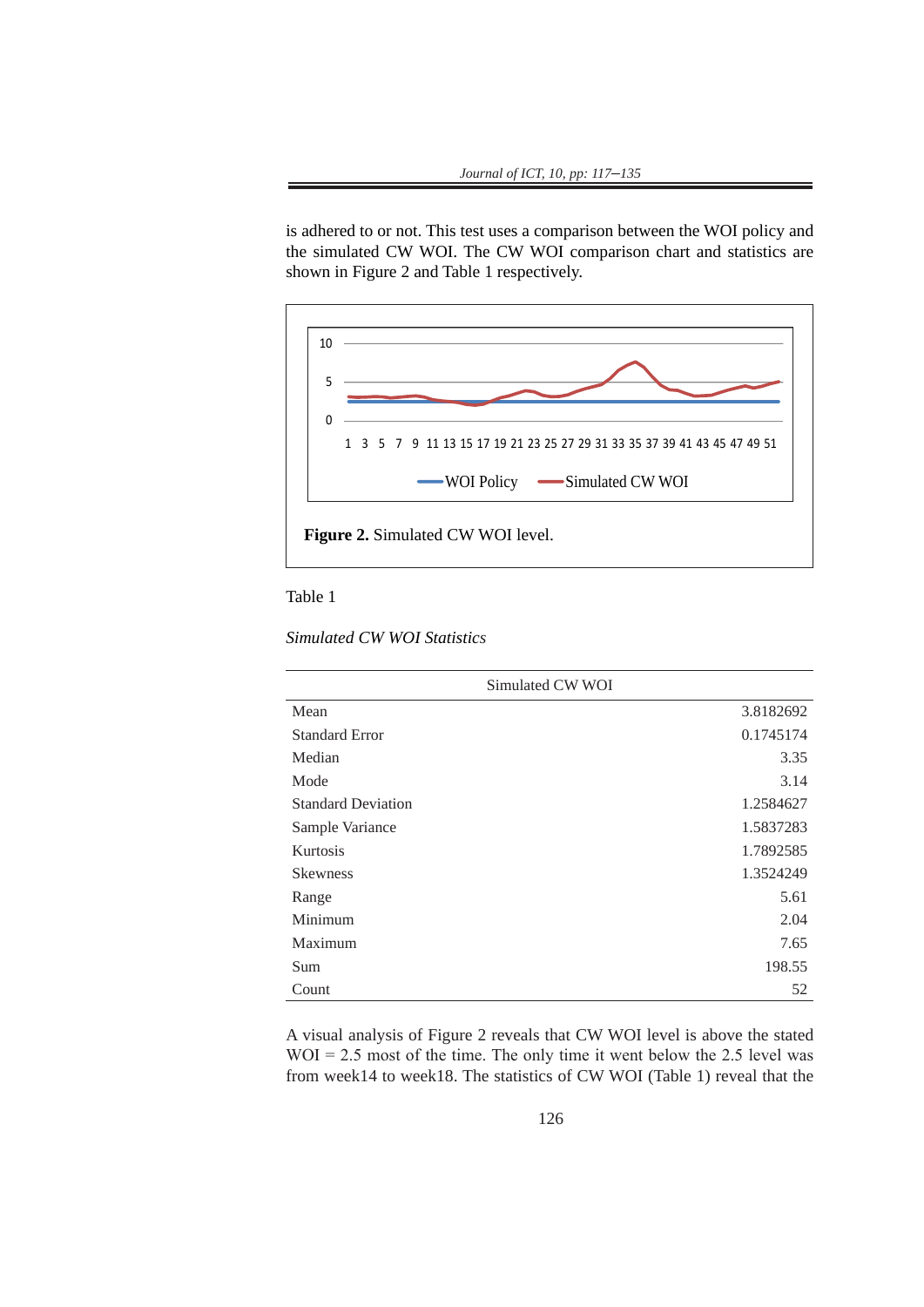mean of CW WOI is 3.82, which is well above the desired level of 2.5. It even has a maximum CW WOI level of 7.65. The observations of Figure 2 and the statistics revealed in Table 1 imply that the WOI policy of 2.5 was rarely adhered to and was exceeded for much of the model time frame. The semiconductor company has more inventory than it intends to keep for most of the time. There exists a discrepancy between the WOI policy and the actual practice.

### **MODEL EXPERIMENTATION**

# **Experimentation with the Production Policy**

The production policy for the base model is made of this formula:

IF(shortage<0) THEN(Projected\_Demand\*1) ELSE(Projected\_Demand\*1.2)

Two parameters are available for manipulation in this formula. These parameters have the values of '1' and '1.2' in this formula. '1' signifies 100% and '1.2' signifies 120%. The formula simply means that if there is no shortage, then it produces the projected demand, or else produces 120% of the projected demand. By changing the values, either one at a time or simultaneously, a set of scenarios are available for experimentation. These scenarios are a set of feasible variables for the simulation run. The results of these scenarios are summarized in Table 2. Throughout this entire experimentation, the WOI modifier was kept constant. Comparison among these scenarios shows that the best result is achieved by Scenario 3. It has an average WOI of 2.72 and Average Cycle Time of 2.66. Figure 3 shows the CW Inventory level of Scenario 3 along with the target inventory level and the total customer fulfilments.

Table 2

### *Production Policy Experimentation*

| <b>Production Policy</b>            |      | Average WOI Average Cycle Time |
|-------------------------------------|------|--------------------------------|
| IF shortage then 1, Else 1.2        | 3.82 | 3.67                           |
| (Base model)                        |      |                                |
| IF shortage then $0.9$ , Else $1.2$ | 2.91 | 2.86                           |
| (Scenario 1)                        |      |                                |
|                                     |      | $-$                            |

(continued)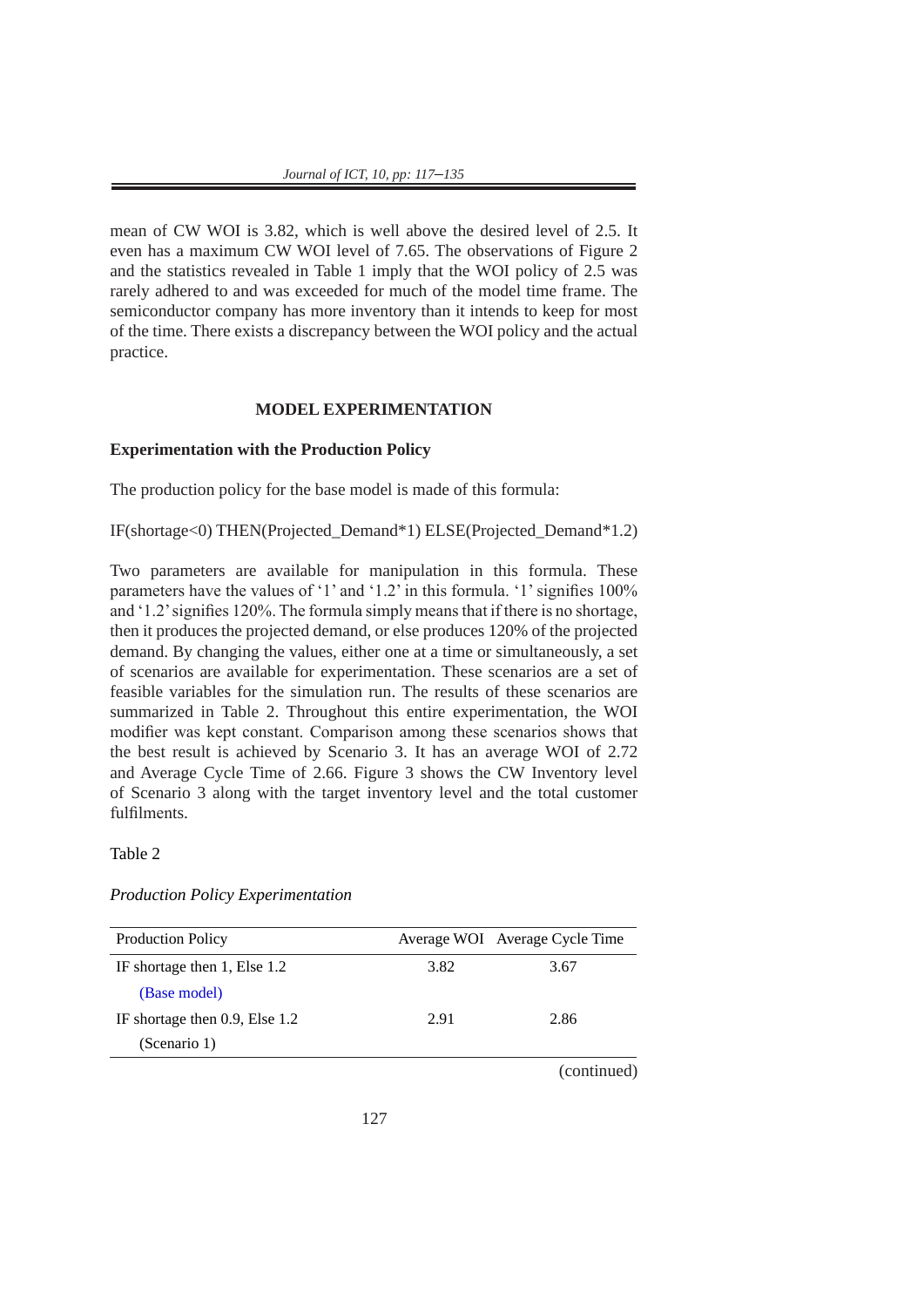| Journal of ICT, 10, pp: 117-135 |  |
|---------------------------------|--|
|---------------------------------|--|

| <b>Production Policy</b>       |      | Average WOI Average Cycle Time |
|--------------------------------|------|--------------------------------|
| IF shortage then 1, Else 1.1   | 3.47 | 3.35                           |
| (Scenario 2)                   |      |                                |
| IF shortage then 0.9, Else 1.1 | 2.72 | 2.66                           |
| (Scenario 3)                   |      |                                |



### **Experimentation with WOI Modifier**

The WOI modifier is a parameter set at a constant value of 2.5 throughout the entire simulation model run for validation. It is considered a company's policy set to maintain a healthy level of inventory to meet customers' demand. In this part of the experimentation, we changed this value with a set of scenarios to try improving the performance of CW. Since increasing this value would only add more stocks in the inventory, a decreased value was chosen for the scenario. A set of feasible scenarios was created for the simulation run. The results of these scenarios run in the simulation model are shown in Table 3. Throughout this entire experimentation, the Production Policy parameters were kept constant as those of the base model.

Table 3 shows that scenario B has the smallest value in terms of the average CW WOI level or the CW cycle time. This result appeared to be very good, as it is observed in Figure 4 that the CW Inventory level never went below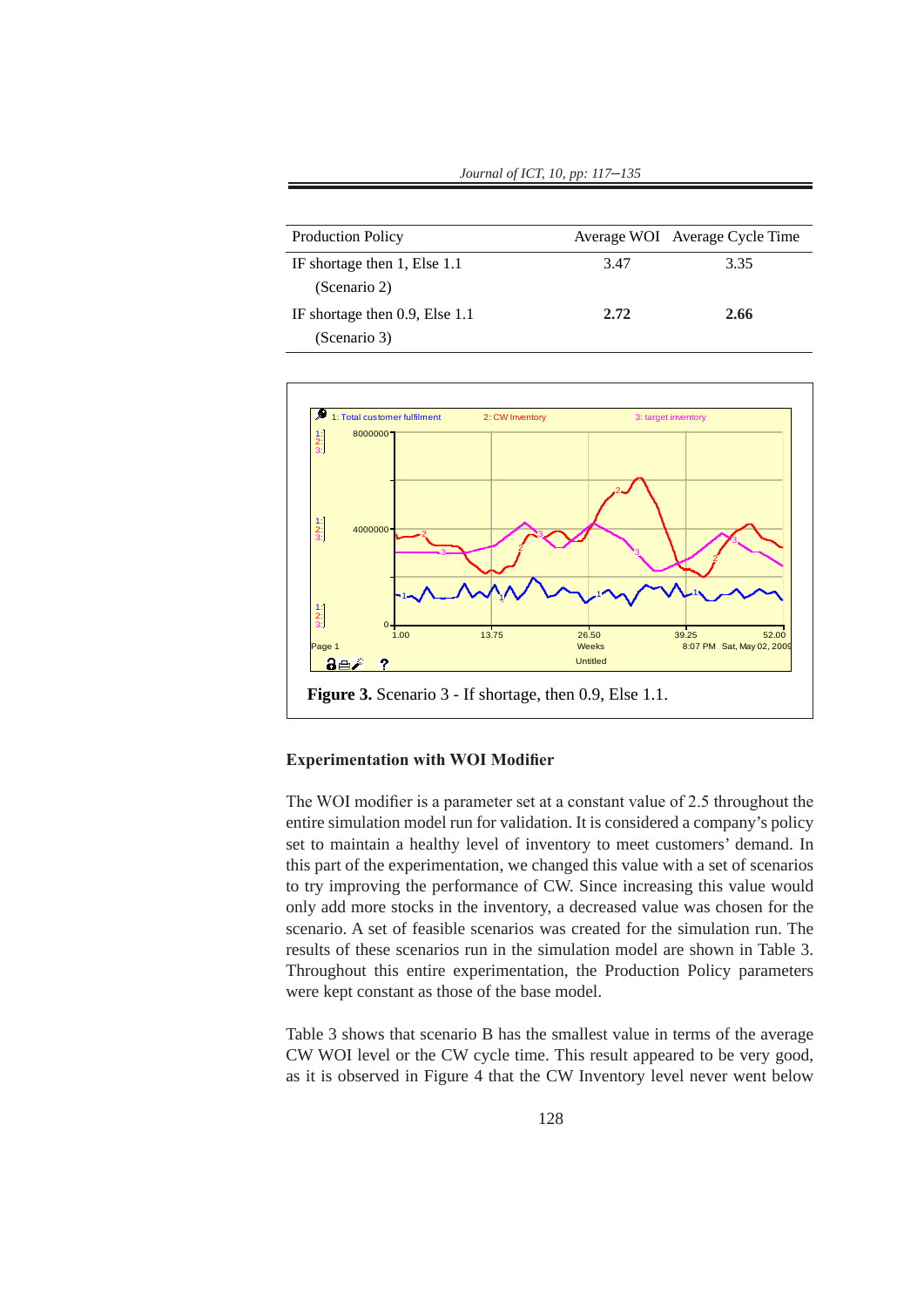the total customer fulfilment level, much less a stock-out situation. Scenario B was accepted as the best result that this WOI modifier experimentation can provide.

# Table 3

*WOI Modifier Experimentation*

| WOI modifier settings | Average WOI | Average Cycle Time |
|-----------------------|-------------|--------------------|
| WOI modifier $= 2.5$  | 3.82        | 3.67               |
| (Base Model)          |             |                    |
| WOI modifier $= 2.0$  | 3.18        | 3.07               |
| (Scenario A)          |             |                    |
| WOI modifier $= 1.5$  | 3.08        | 2.97               |
| (Scenario B)          |             |                    |



## **Experimentation with Production Policy and WOI Modifier**

Previous experiments have tried to manipulate one variable at a time. This experiment manipulates both the Production Policy and the WOI modifier at the same time. A set of feasible scenarios of both these variables was created and run in the simulation model. The results of these feasible scenarios are shown in Table 4 and Figures 5.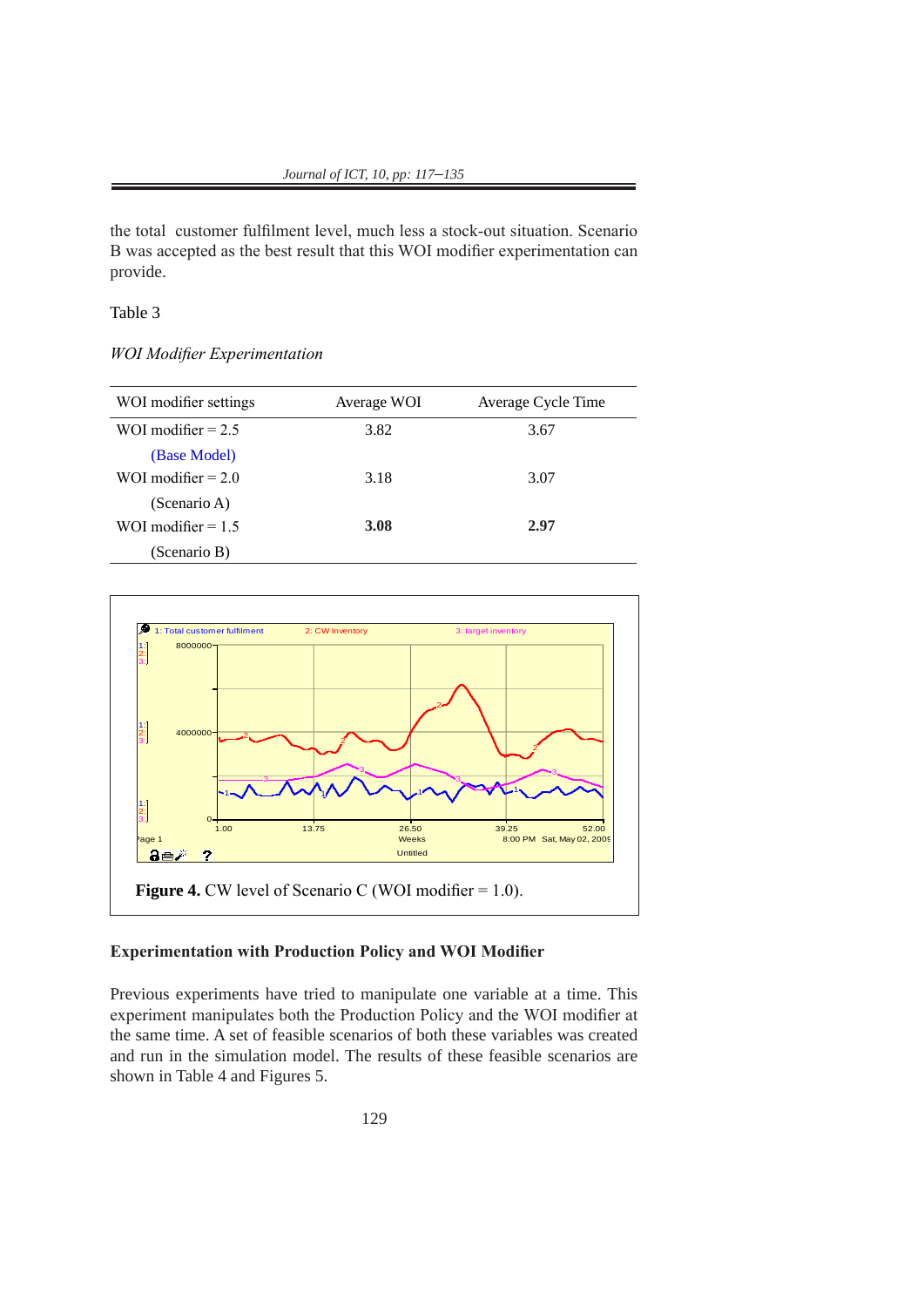# Table 4

*Production Policy and WOI Modifier Experimentation*

| Parameters             | Average CW WOI | Average CW Cycle Time |
|------------------------|----------------|-----------------------|
| Model (Base)           | 3.82           | 3.67                  |
| $(1.0, 1.2) WOI = 2.5$ |                |                       |
| Scenario X             | 2.46           | 2.37                  |
| $(0.9, 1.1) WOI = 2.0$ |                |                       |
| Scenario Y             | 3.13           | 3.02                  |
| $(1.0, 1.1) WOI = 2.0$ |                |                       |
| Scenario Z             | 2.06           | 1.99                  |
| $(0.9, 1.2) WOI = 1.5$ |                |                       |



Scenario X has a CW Inventory level that is very close to having a stock-out. Scenario Z even has a CW Inventory level that is less than the weekly sales at some points. It is the view of the semiconductor company that the inventory stock level should never be less than the weekly sales. The next best scenario is Scenario Y even though its average CW WOI and the CW Cycle Time are higher than 3. Scenario Y is chosen as the best result from the experimentation of both the Production Policy and the WOI modifier variables.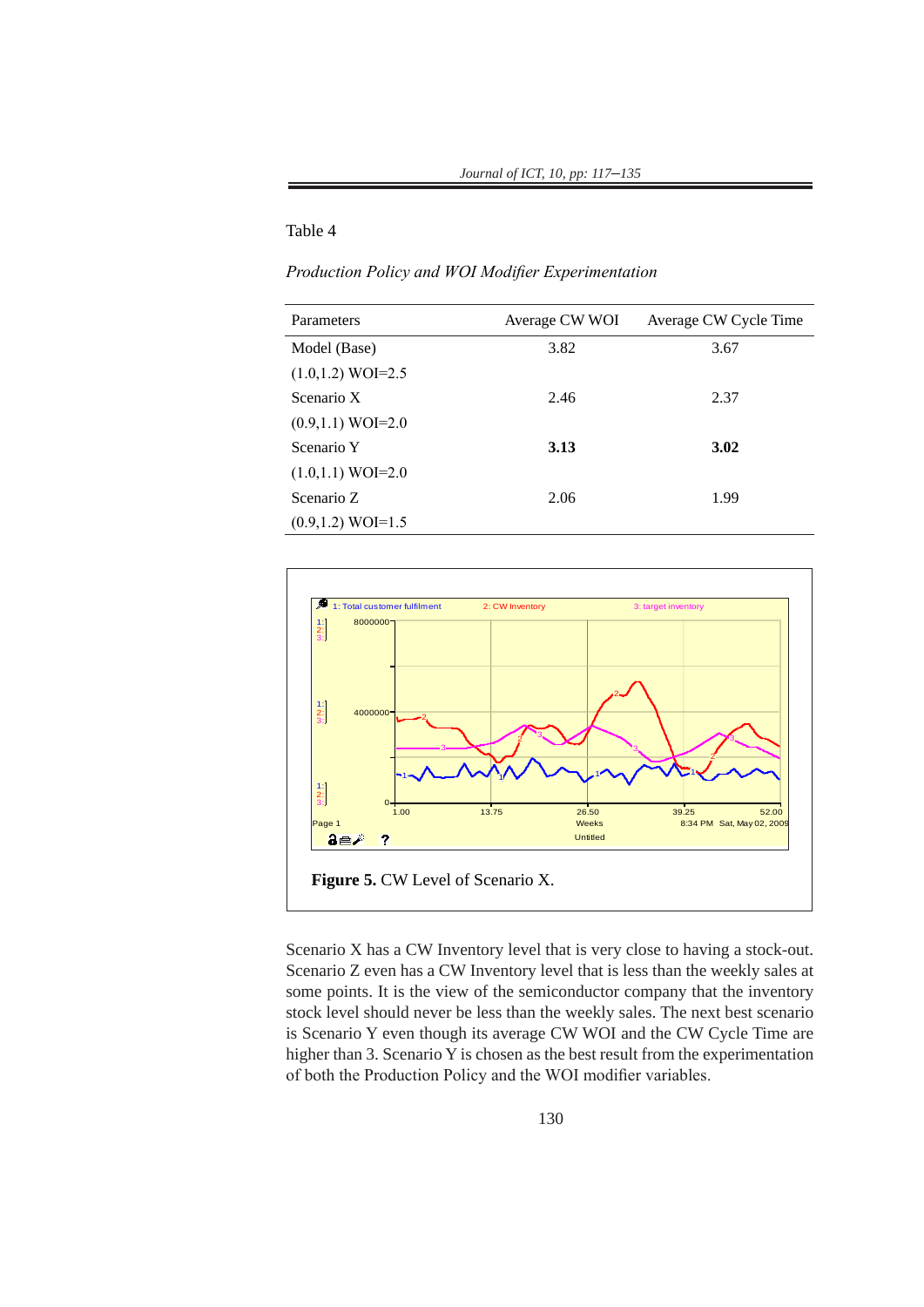

*Journal of ICT, 10, pp: 117*–*135*



# **Summary of All Experimentations**

The best results from all the experimentations are compiled in Table 5. Table 5 shows that Scenario 3 has the best result compared to the rest. Scenario 3 achieves an average CW WOI of 2.72 and an average CW cycle time of 2.66. This is the closest to the company's policy of keeping the CW WOI level at  $2.5$ .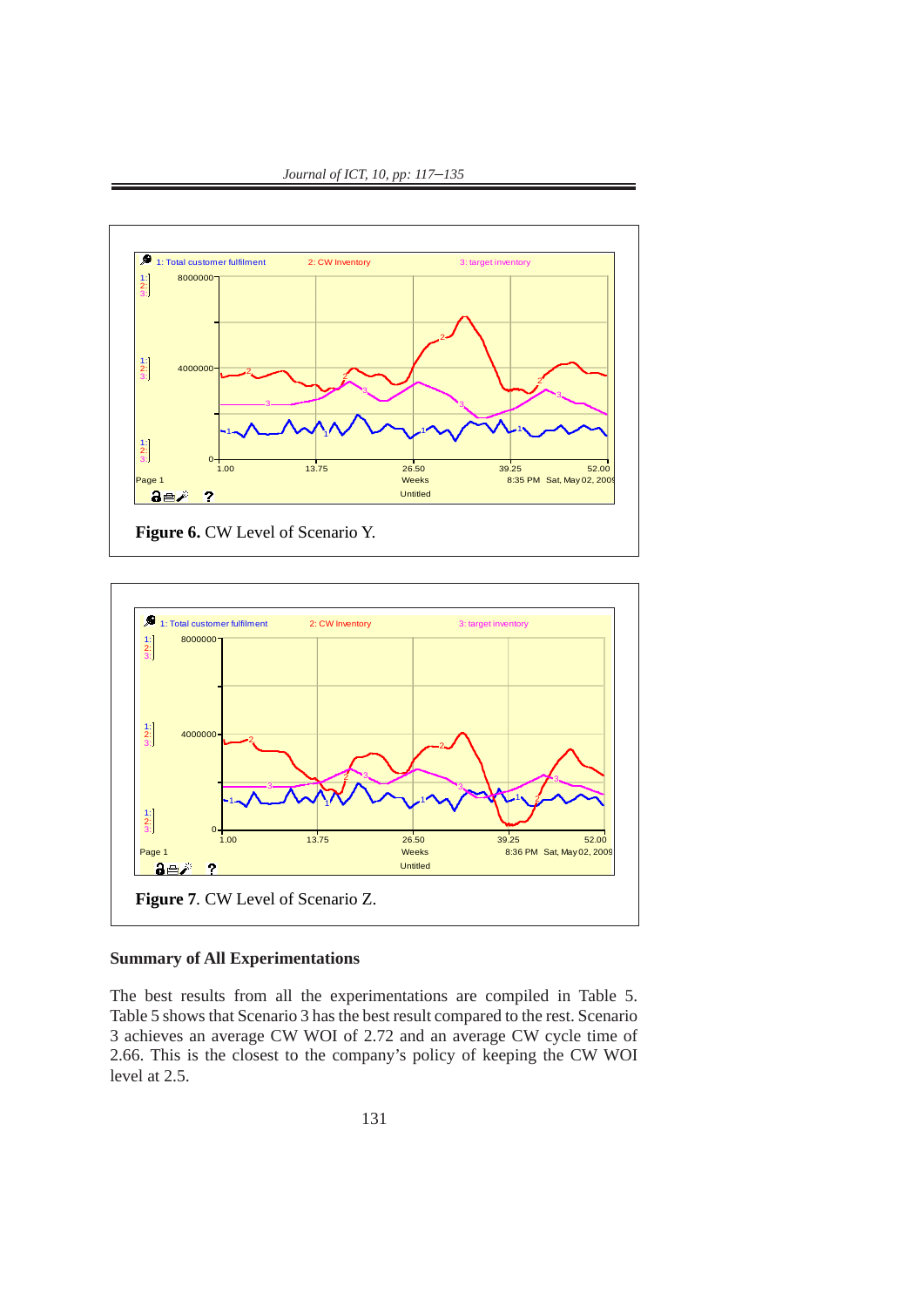# Table 5

*Compilation of the Best Experimentation Results*

| Parameters             | Average CW WOI | Average CW Cycle Time |
|------------------------|----------------|-----------------------|
| Model (Base)           | 3.82           | 3.67                  |
| $(1.0, 1.2) WOI = 2.5$ |                |                       |
| Scenario Y             | 3.13           | 3.02                  |
| $(1.0, 1.1) WOI = 2.0$ |                |                       |
| Scenario B             | 3.08           | 2.97                  |
| $(1.0, 1.2) WOI = 1.5$ |                |                       |
| <b>Scenario 3</b>      | 2.72           | 2.66                  |
| $(0.9,1.1) WOL=2.5$    |                |                       |

A closer examination of Scenario 3 was performed to reveal the benefits of adopting it. A cost-benefit analysis on the reduction and saving on inventory cost was conducted and the result is available in Appendix B. Improvements in the supply chain system was calculated using the average of CW WOI and CW cycle time compared with those of the base model. The benefits of adopting Scenario 3 are summarized in Table 6.

# Table 6

#### *Scenario 3 Adoption Improvements*

| Case                                     | Scenario 3    |
|------------------------------------------|---------------|
| CW WOI reductions (average)              | 28.8%         |
| CW cycle time reductions (average)       | 27.5%         |
| Average weekly reduction in CW inventory | 956,768 units |

### **CONCLUSION**

This study has managed to accurately capture the supply chain system of the semiconductor company in a simulation model using a system dynamics technique. It has proven that system dynamics can be applied in the field of Supply Chain Management with success. The main part of any supply chain system, which is the movement of products between the players in the supply chain and the dynamics of factors influencing them are adequately modelled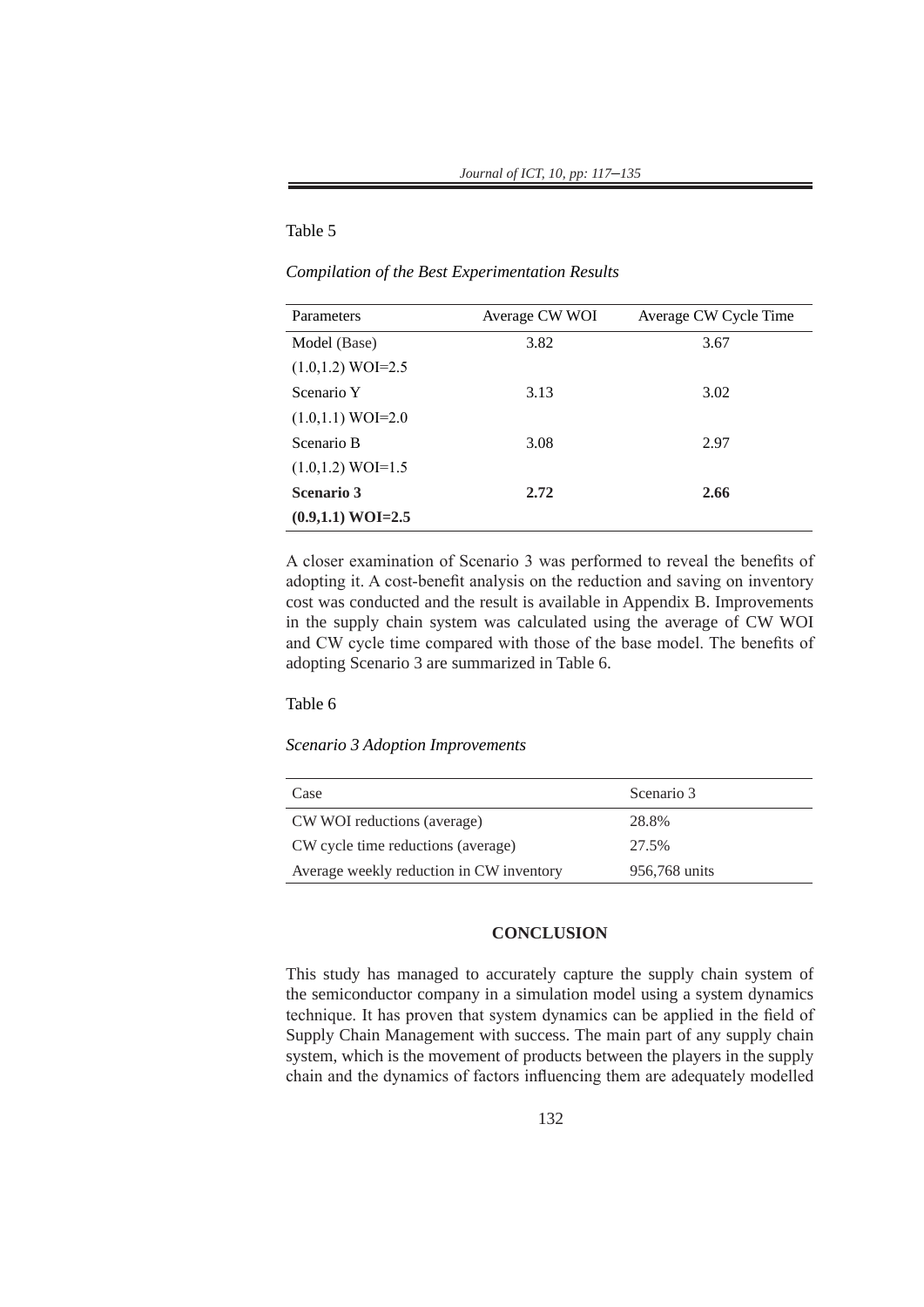in a simulation model. The model validation process supports that the model was able to capture the behaviour and the dynamics of the supply chain system quite successfully. This provides a platform for future studies into supply chain component's relationship and power balance. This shows that the system dynamics approach to simulation modelling is capable of capturing the dynamics of the semiconductor company's supply chain system.

The simulation model was also capable of assessing the policy and practices in the supply chain system. A simulation run can show observations and statistics on every part of the supply chain, which under the actual circumstances are difficult or impossible to perform. Companies with existing supply chain systems could refer to this research on how to better understand and visualize them. Given the ability to extract and manipulate information on any part of the supply chain system, alternative practices and what-if analysis can be performed on the simulation model without any risk or damage to the existing system. Experimentation of the simulation model has resulted in better policy settings that achieve an average saving of about one million units of inventory per week and an increase of efficiency of CW by reducing WOI by 28.8% and cycle time by 27.5%.

### **LIMITATIONS**

This study has some limitations due to the nature of the data and the model structure. Firstly, actual data of Hubs and SFGI are input directly into the model. This means that their policies are not considered in the simulation model. This stabilizes the role of Hubs and SFGI in the simulated supply chain system but decreases its behaviour dynamics.

Secondly, the secondary data obtained from the database of the semiconductor company is at the family level of the product, not at the most detailed specifications level. This effectively eliminates the variations within the product lines. Product customizations are not accounted for and customer fulfilments are not thoroughly represented in the simulation model.

Finally, the product start-up period, called the ramp-up period, was not modelled into the simulation model. The ramp-up period happens in the first six months of the product life cycle. The volatile nature of a product start-up is not accounted for and its effects on the overall supply chain is ignored. The shortening of the simulation time period of one and a half years to one year reduces the overall comprehensiveness of the simulation model.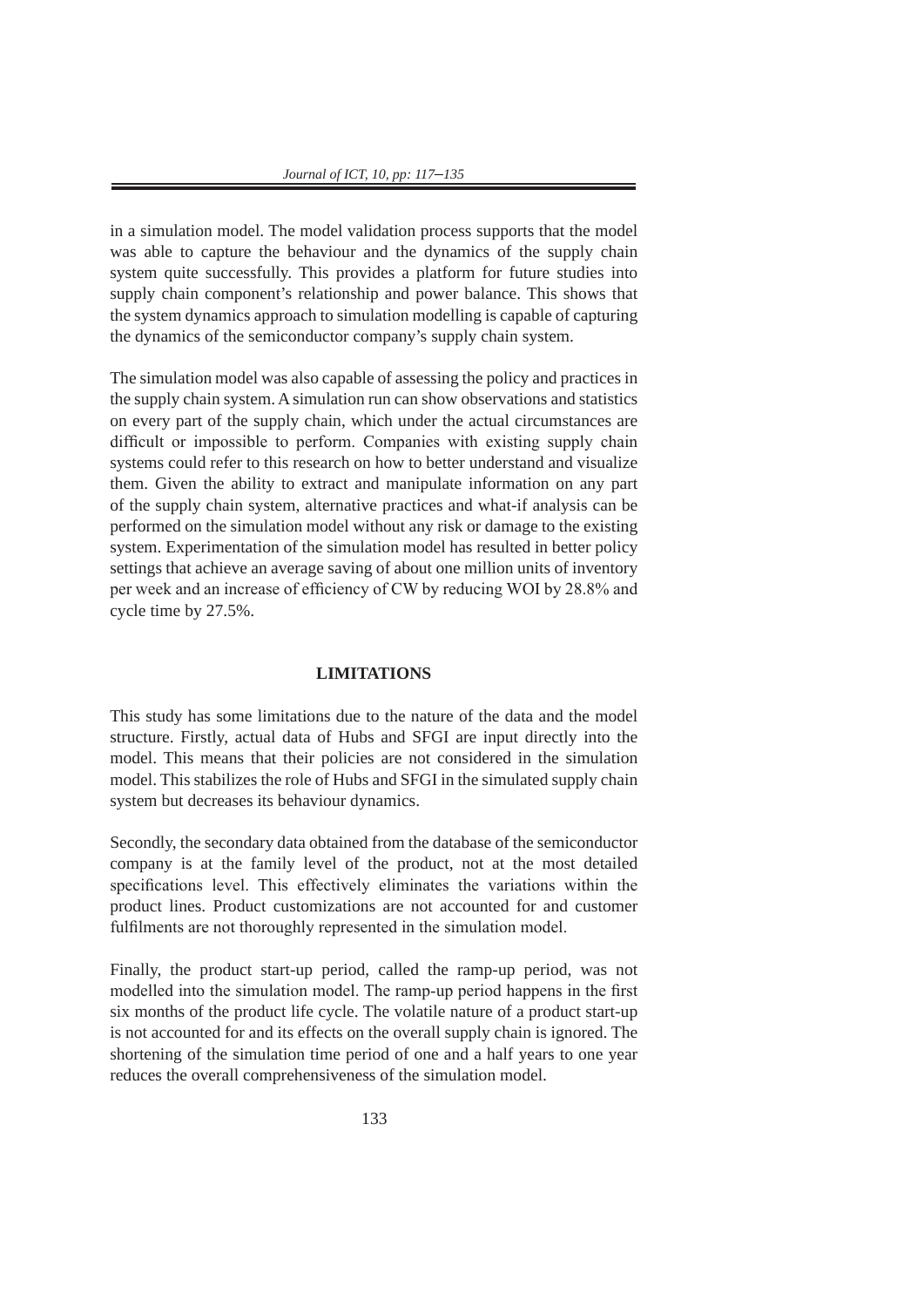#### **REFERENCES**

- An, L., & Jeng J. J. (2005). *On developing system dynamics model for business process simulation*. Proceedings of the 2005 Winter Simulation Conference.
- Chow, W. S., Madu, C. N., Kuei, C. -H., Lu, M. H., Lin, C., & Tseng, H. (2006). Supply chain management in the US and Taiwan: An empirical study. *Omega, 36*(5), 665–679.
- Christopher, M., & Lee, H. L. (2001). The key to effective supply chains through improved visibility and reliability. *Global Trade Management*, 1–0.
- Eldabi, T., Irani, Z., Paul, R. J., & Love, P. E. D. (2002). Quantitative and qualitative decision-making methods in simulation modeling. *Management Decision, 40*(1), 64–3.
- Ge, Y., Yang, J. -B., Proudlove, N., & Spring, M. (2004). System dynamics modeling for supply-chain management: A case study on a supermarket chain in the UK. *International Transaction in Operation Research*, *11*, 495–509.
- Greasly, A., & Barlow, S. (1998). Using simulation modeling for BPR: Resource allocation in a police custody process. *International Journal of Operation and Production Management, 18*(9/10), 978–988.
- Inagaki, M., & Kuroda, K. (2007). Supply chain management in Japan. *Supply & Demand Chain Executive, 8*(3), 68.
- Irani, Z., Hlupic, V., Baldwin, L. P., & Love, P. E. D. (2000). Re-engineering manufacturing processes through simulation modeling. *Logistic Information Management, 13*(1), 7–13
- Kumar, S., & Yamaoka, T. (2007). System dynamics study of the Japanese automotive industry closed-loop supply chain. *Journal Of Manufacturing Technology Management, 18*(2), 115–138.
- Kumar, V., Fantasy, K. A., & Kumar, U. (2006). Implementation and management framework for supply chain flexibility. *Journal of Enterprise Information Management, 19*(3), 303–319.